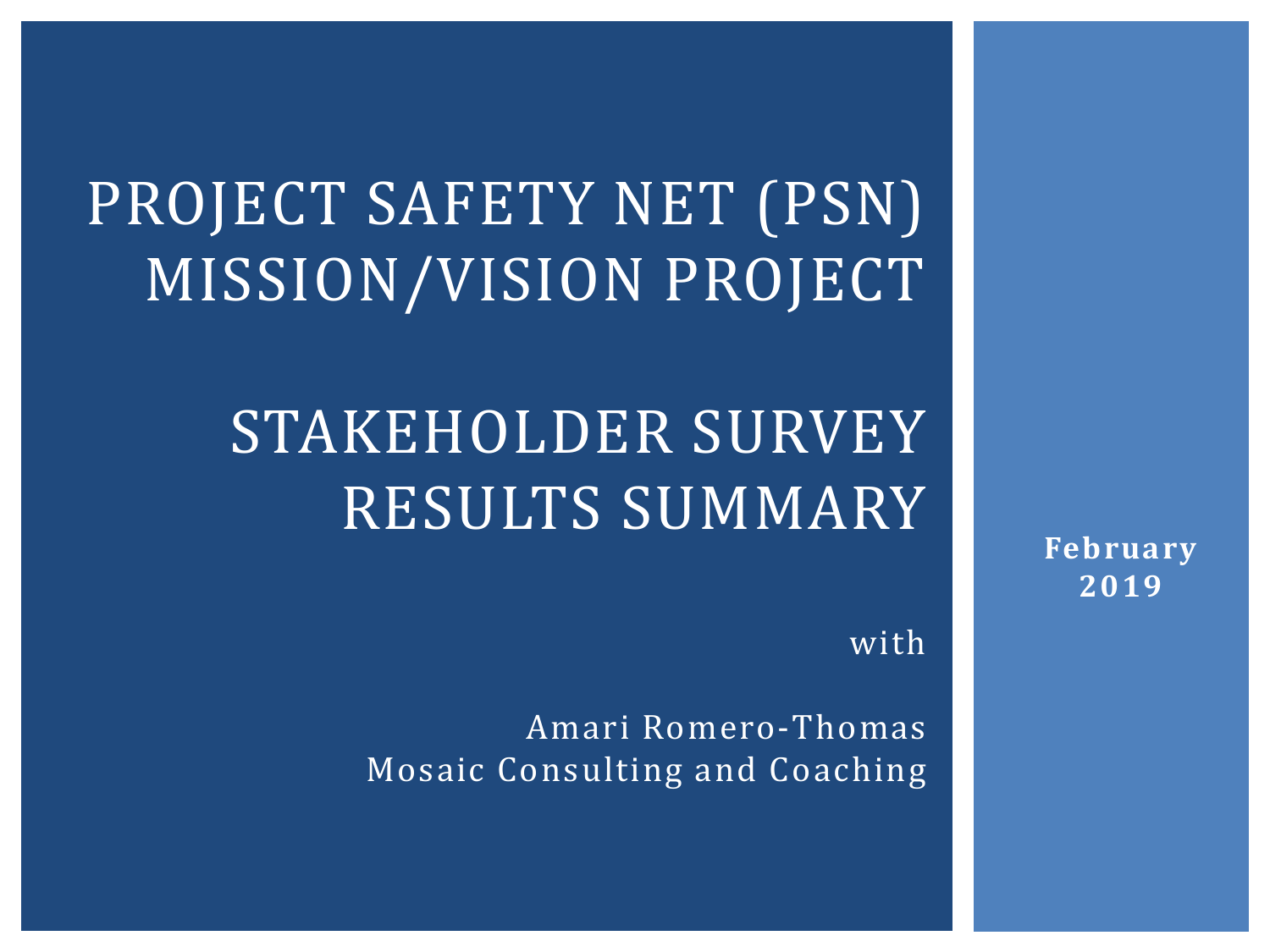### SURVEY PURPOSE

- ❖ To collect input on key elements of PSN's work (population, geography, focus areas, vision for impact)
- ❖ To inform an update of PSN's mission and vision to ensure they are meaningful, accurate, and compelling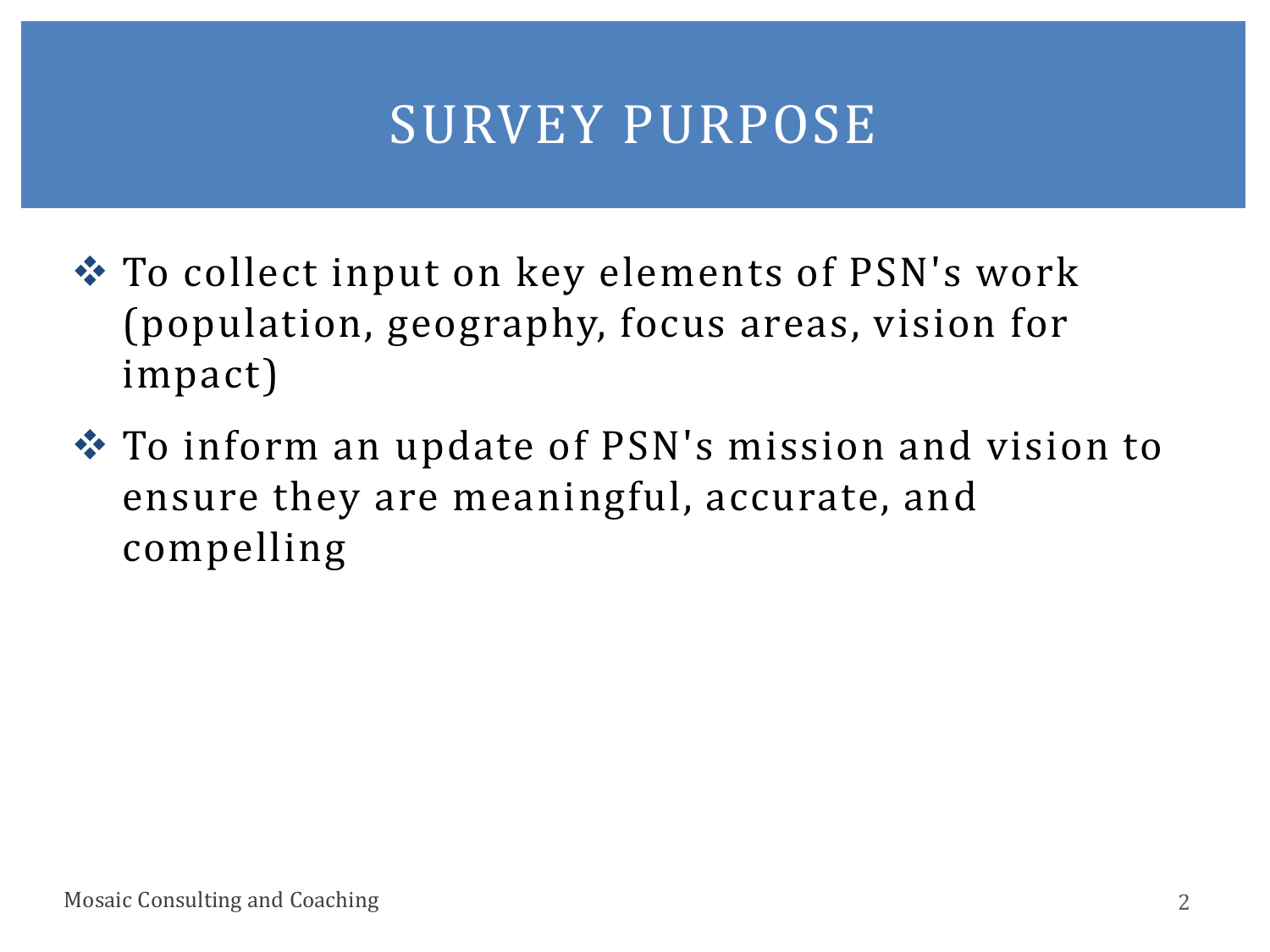### SURVEY PROCESS

- ❖ Distributed via email, newsletter, website, social media, and in-person community meeting
- ❖ Collected responses for two weeks: 2/14 2/28
- ❖ Received a total of 116 responses (90 completed the survey in full)
- ❖ Many questions allowed multiple responses, so data shown will not necessarily add up to 100%
- ❖ Participants will see results as the revised mission and vision statements shared at close of this process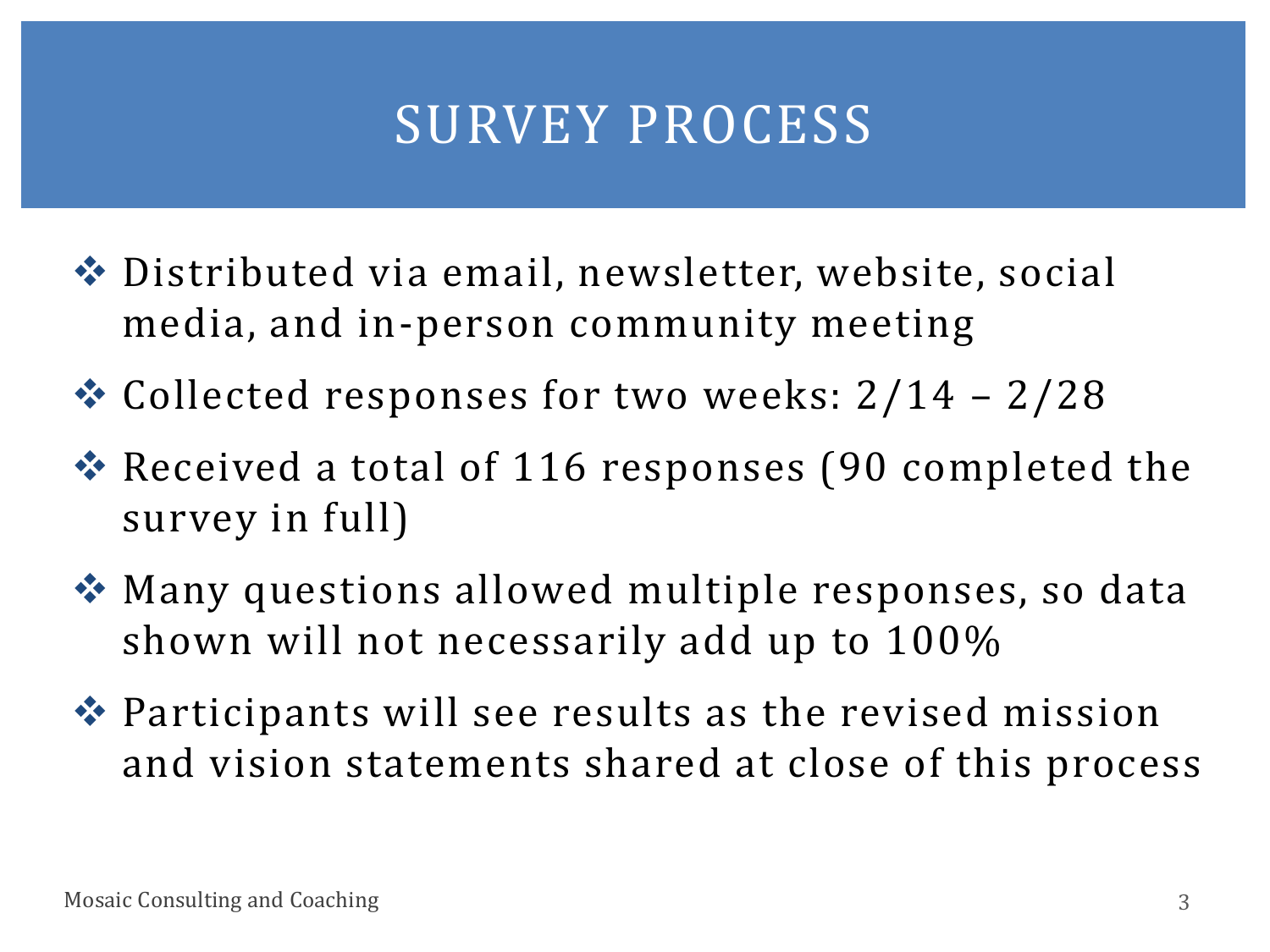### DEFINITIONS INCLUDED

❖A *mission statement* expresses the *purpose* of an organization, the specific difference it seeks to make in the world.

❖A *vision statement* describes an *ideal future*  it wants to be part of creating, which requires the work of others.

> *Together, the two provide a clear and compelling expression of your work.*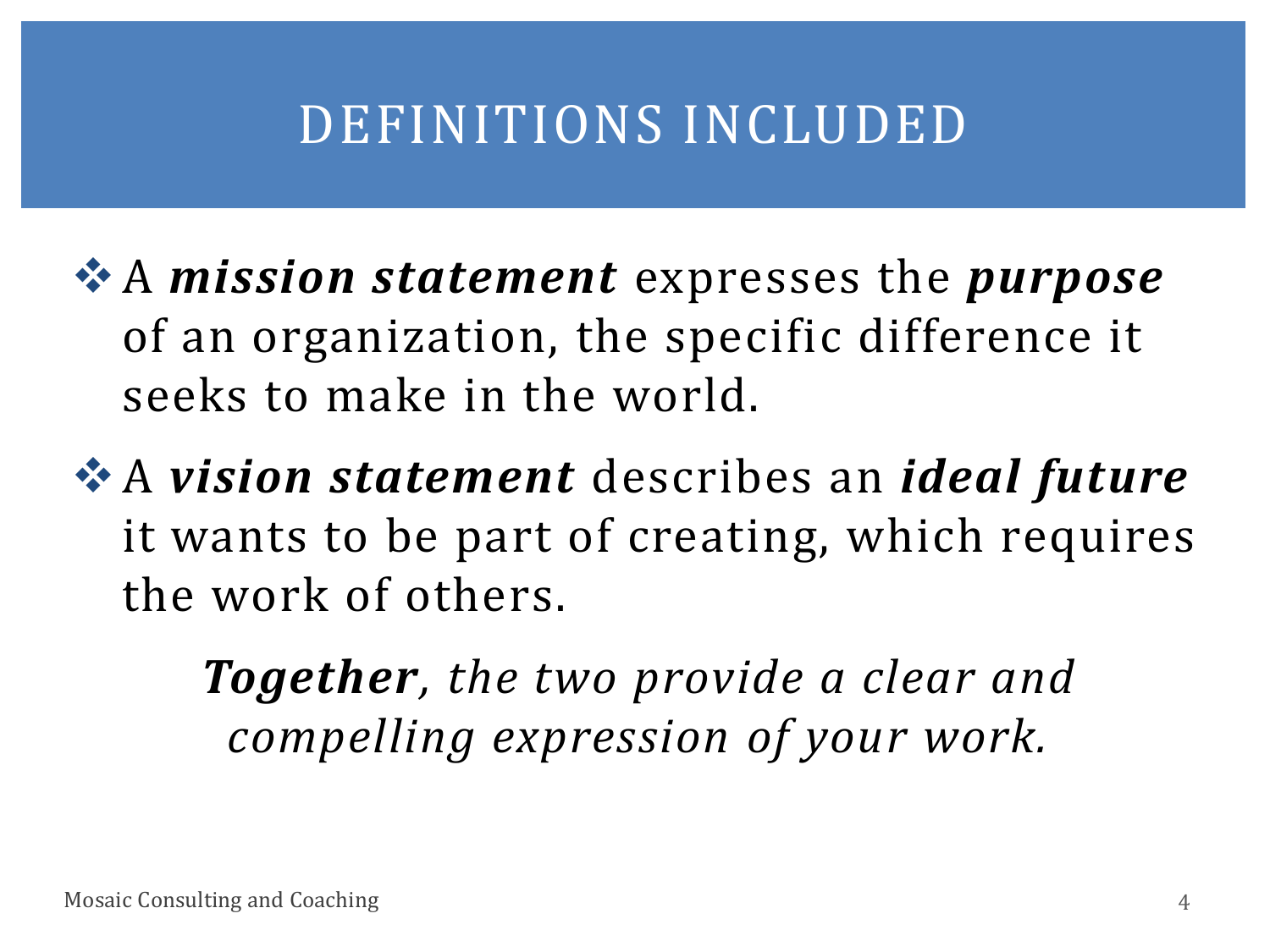### RESPONDENT PROFILE

#### ❖Respondents self-identified as…



Mosaic Consulting and Coaching **5** and Coaching 5 and 5 and 5 and 5 and 5 and 5 and 5 and 5 and 5 and 5 and 5 and 5 and 5 and 5 and 5 and 5 and 5 and 5 and 5 and 5 and 5 and 5 and 5 and 5 and 5 and 5 and 5 and 5 and 5 and

number of respondents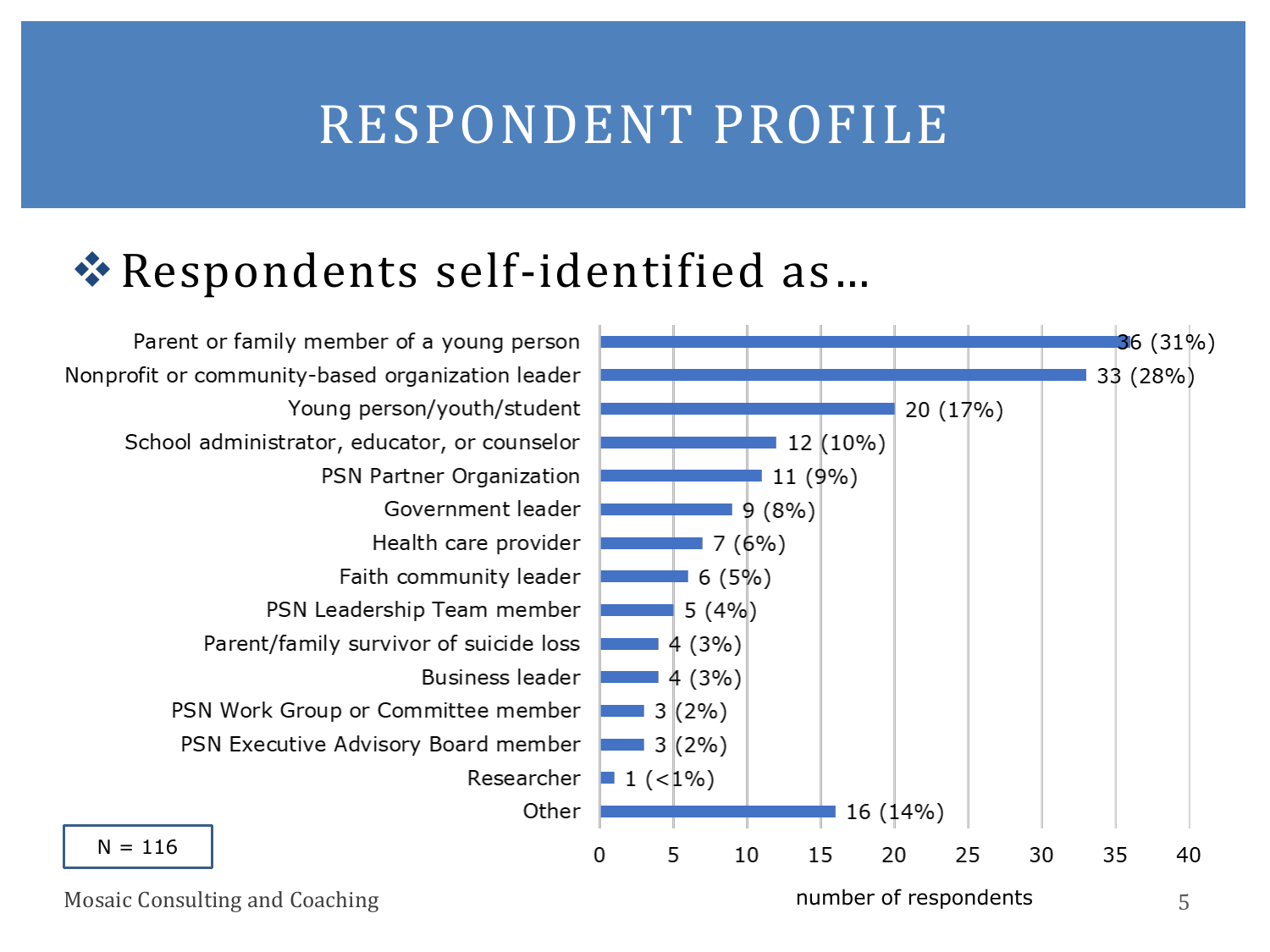# RESPONDENT PROFILE

- ❖Geographic focus of respondents' regular youth advocacy activity  $(N = 116)$ 
	- **❖ 98 (84%) Palo Alto** 
		- ❖ 19 (16%) San Jose
		- ◆ 18 (15%) Mountain View
		- ❖ 15 (13%) Sunnyvale
		- $\div$  14 (12%) Los Altos
		- **❖ 13 (11%) Other**
		- ❖ Less than 10% in: Los Altos Hills, Cupertino, Saratoga, East Palo Alto, Meno Park, Redwood City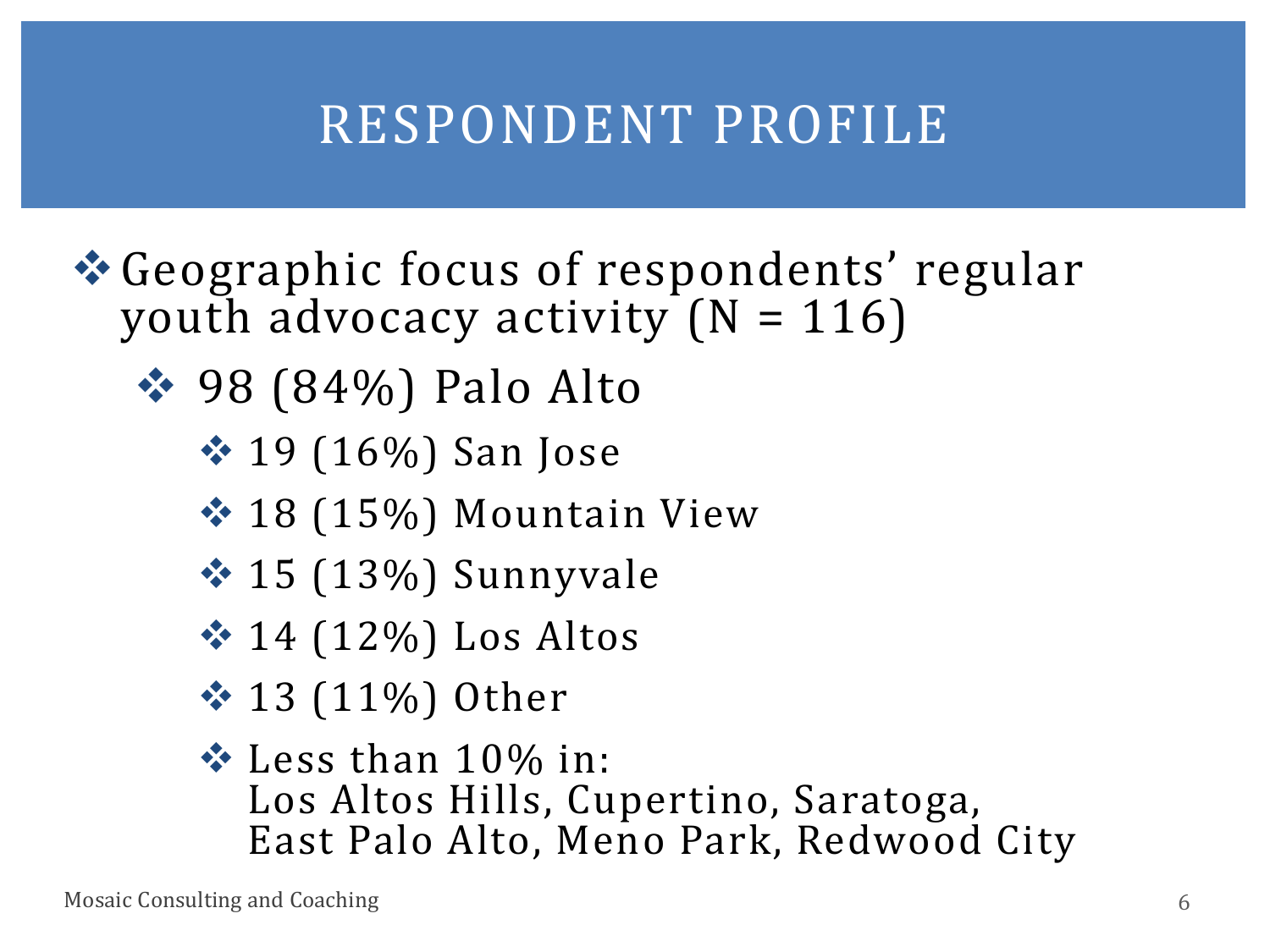### RESPONDENT PROFILE

#### ❖Familiarity with PSN and its work…



Mosaic Consulting and Coaching 7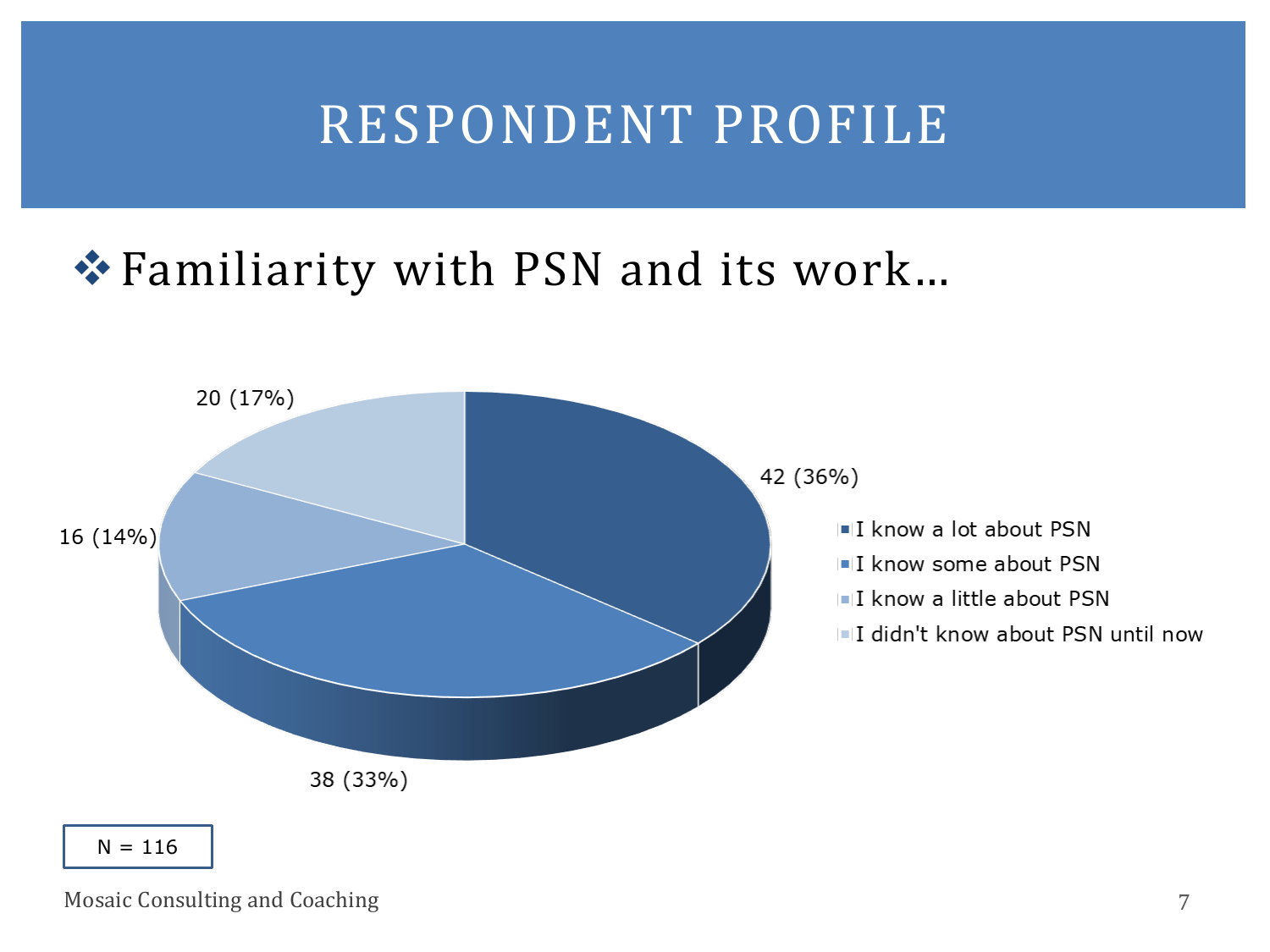## YOUTH FOCUS

#### ❖Age range defining "youth" PSN to focus on



❖Preferred term/description for "youth"…

- ❖ 49% prefer the broad term "youth" (all age ranges)
- ❖ 32% wished to continue use of term "young adults"
- ❖ 28% chose "young people"
- ❖ 29% chose "adolescents"

$$
N = 104
$$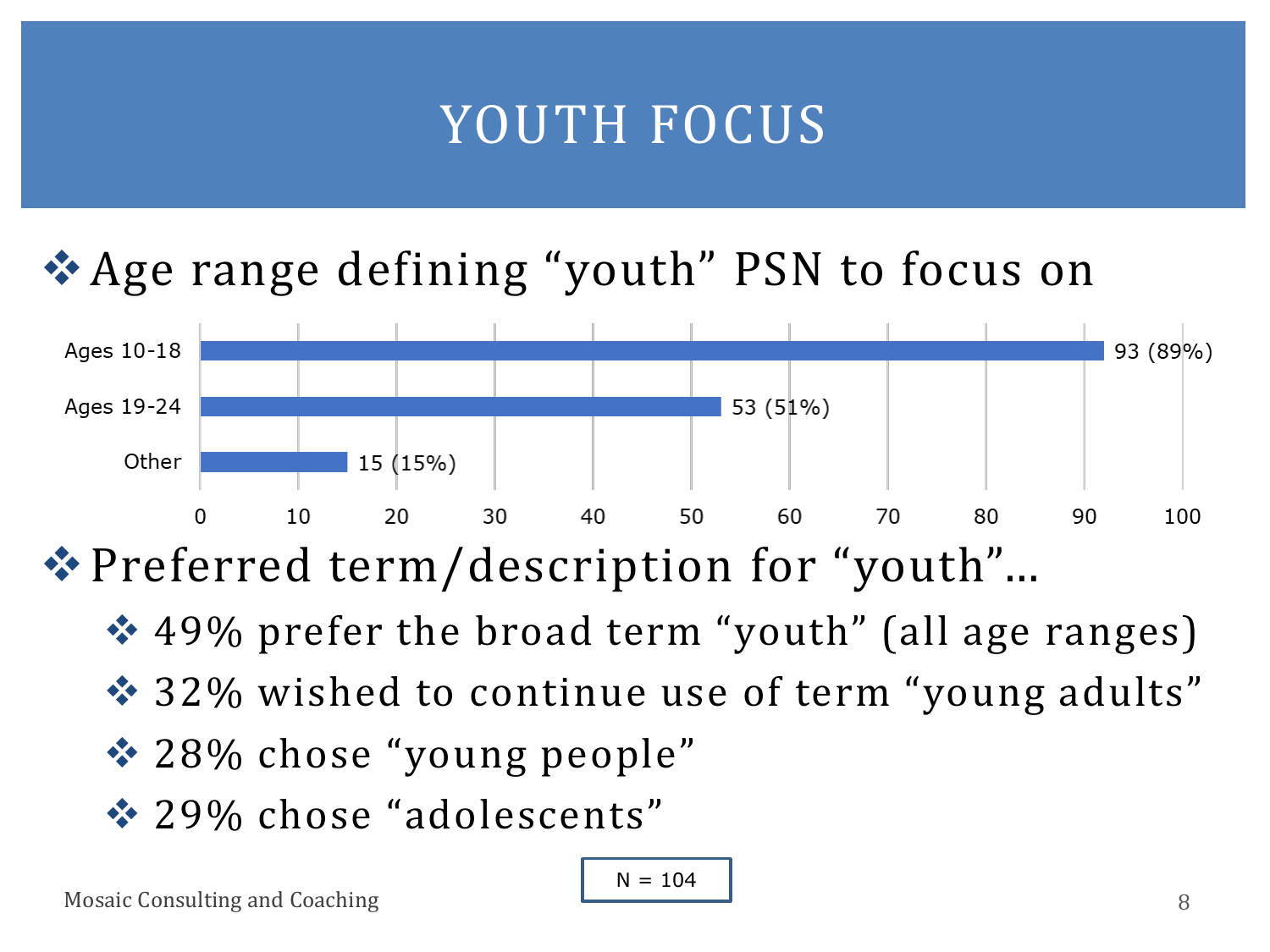### GEOGRAPHIC FOCUS

#### ❖How PSN might describe its service area…



- Palo Alto (no change)
- . Those who reside, work, study, and/or worship in Palo Alto
- . Palo Alto Unified School District
- North Santa Clara County
- Palo Alto and...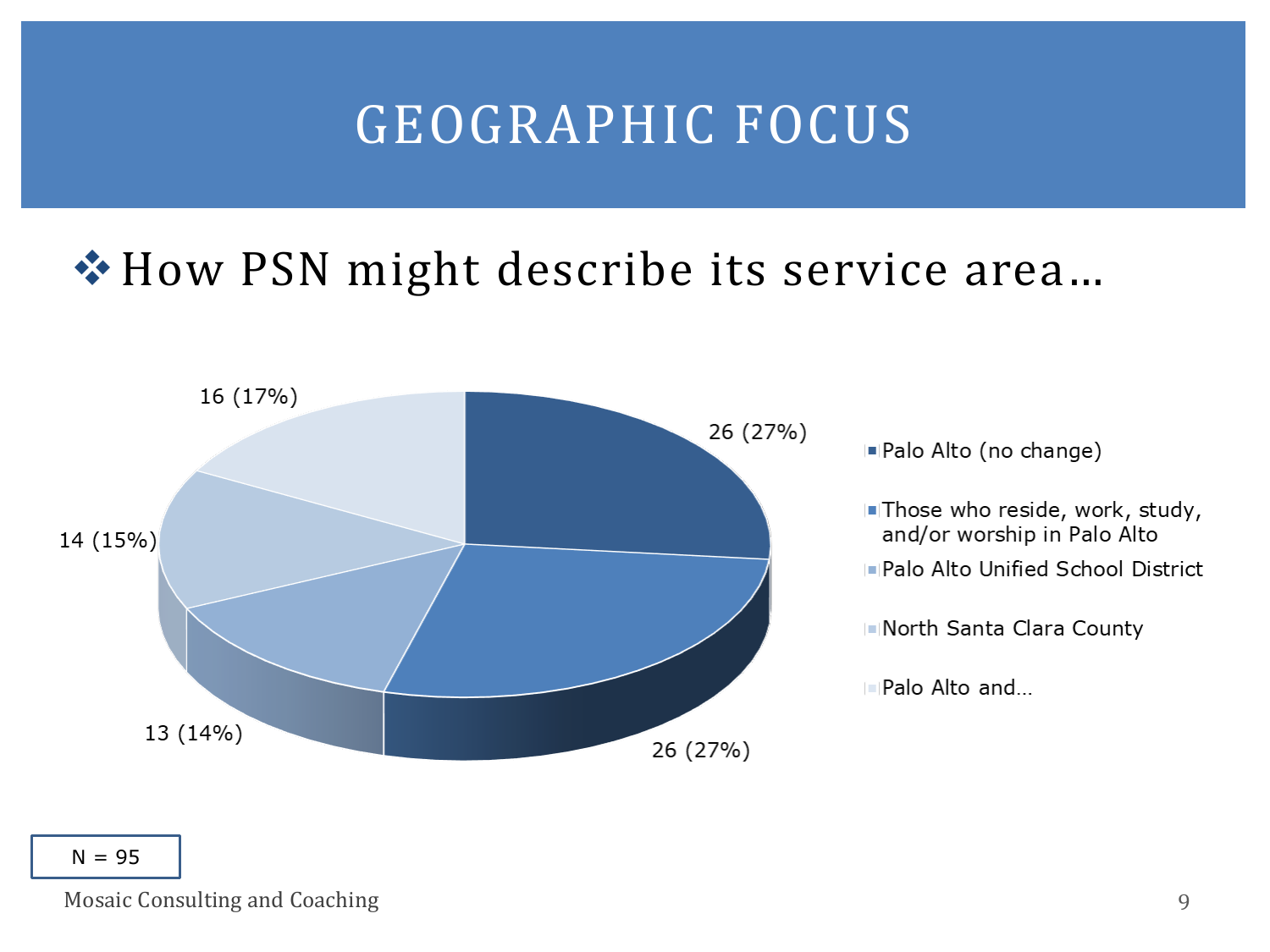## GEOGRAPHIC FOCUS

❖ Written responses offered nuanced observations about whether to expand PSN's service area:

*Project Safety Net arose from some profound needs around youth in our Palo Alto community. I think a needs assessment to determine areas of need, and a resource mapping project to determine what resources currently exist in neighboring communities might be a good way to start to determine areas of potential expansion.* 

*I believe the focus needs to remain on Palo Alto - but there is never a problem with supporting other communities and sharing the progress lots of ideas for doing that without stretching PSN so far that it cannot reach its goals in PA.*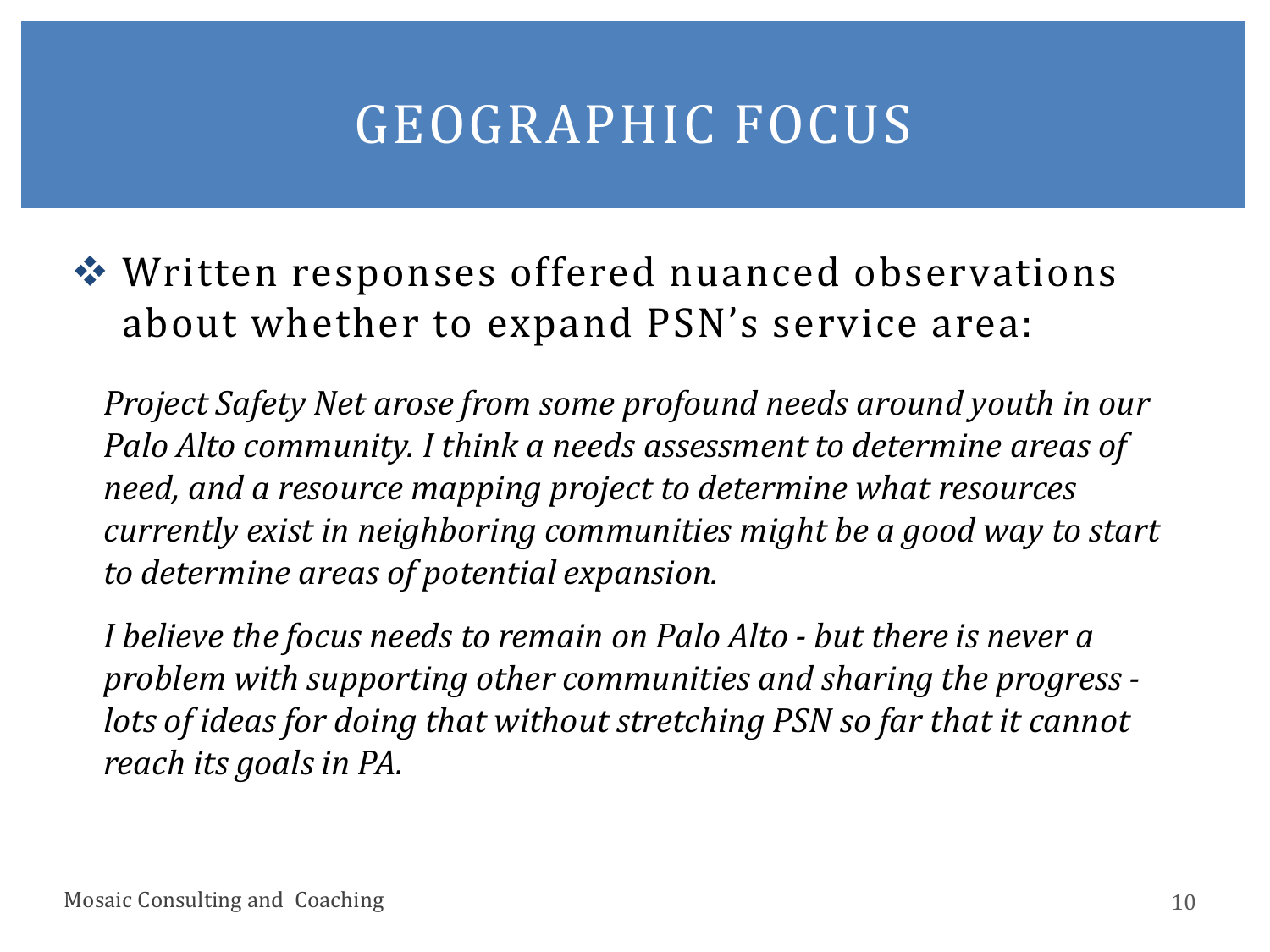#### PSN ROLE & ACTIVITIES

#### ❖Best descriptions of what PSN does…

Community education, outreach, and training Develops and implements a community-based mental... Develops strategies for youth well-being (i.e.... Collaboration, communication, and coordination Implements programs for youth well-being (i.e. direct... Access to and utilization of youth mental health care... Policy/advocacy Research and evaluation Serves as a hub for any/all of the above Serves as a backbone organization for any/all of the... Facilitates any/all of the above Other  $N = 95$ 



Mosaic Consulting and Coaching 11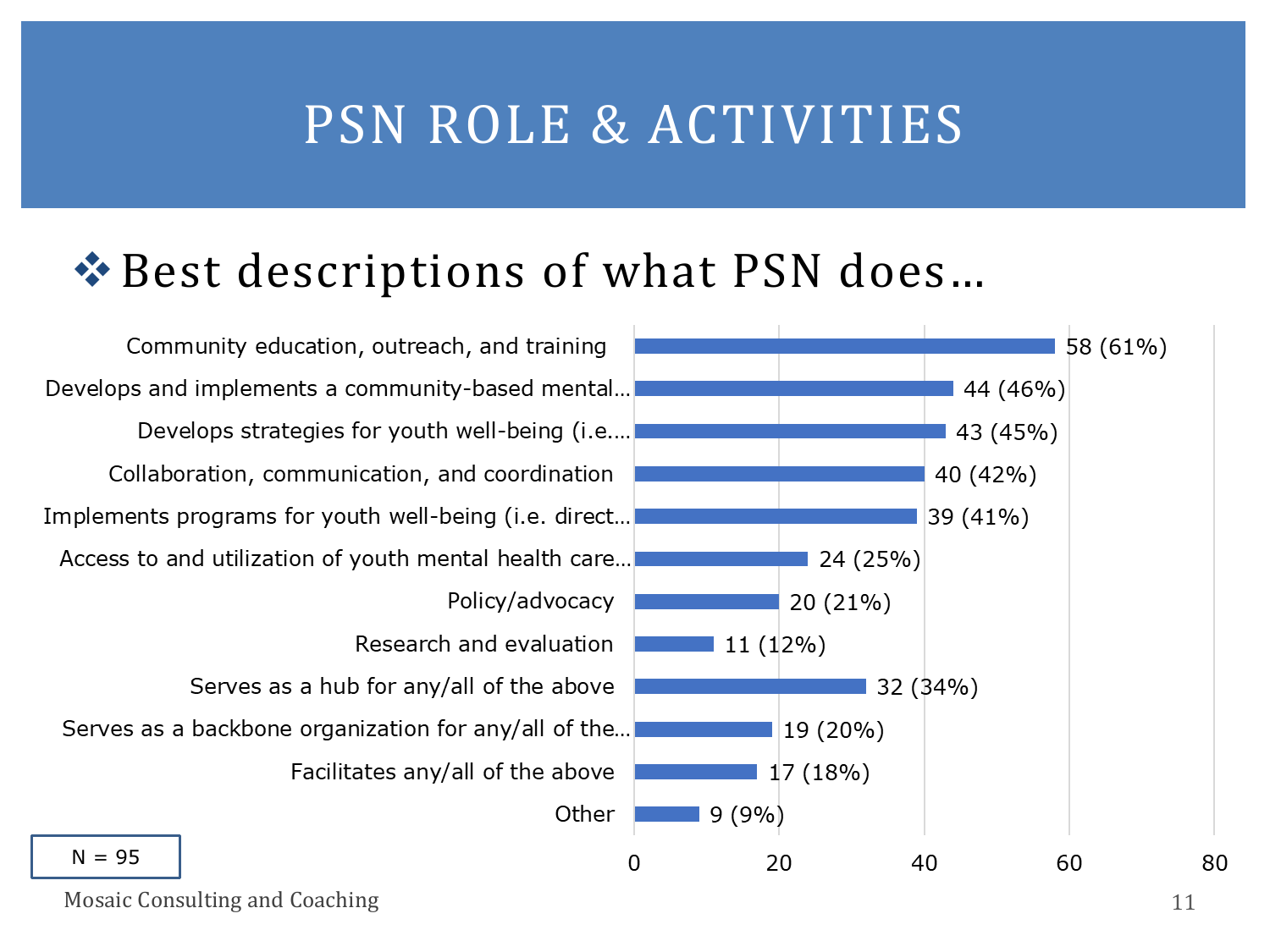### PSN RESULTS & IMPACT

#### ❖Describing the intended result of PSN's work…



Mosaic Consulting and Coaching 12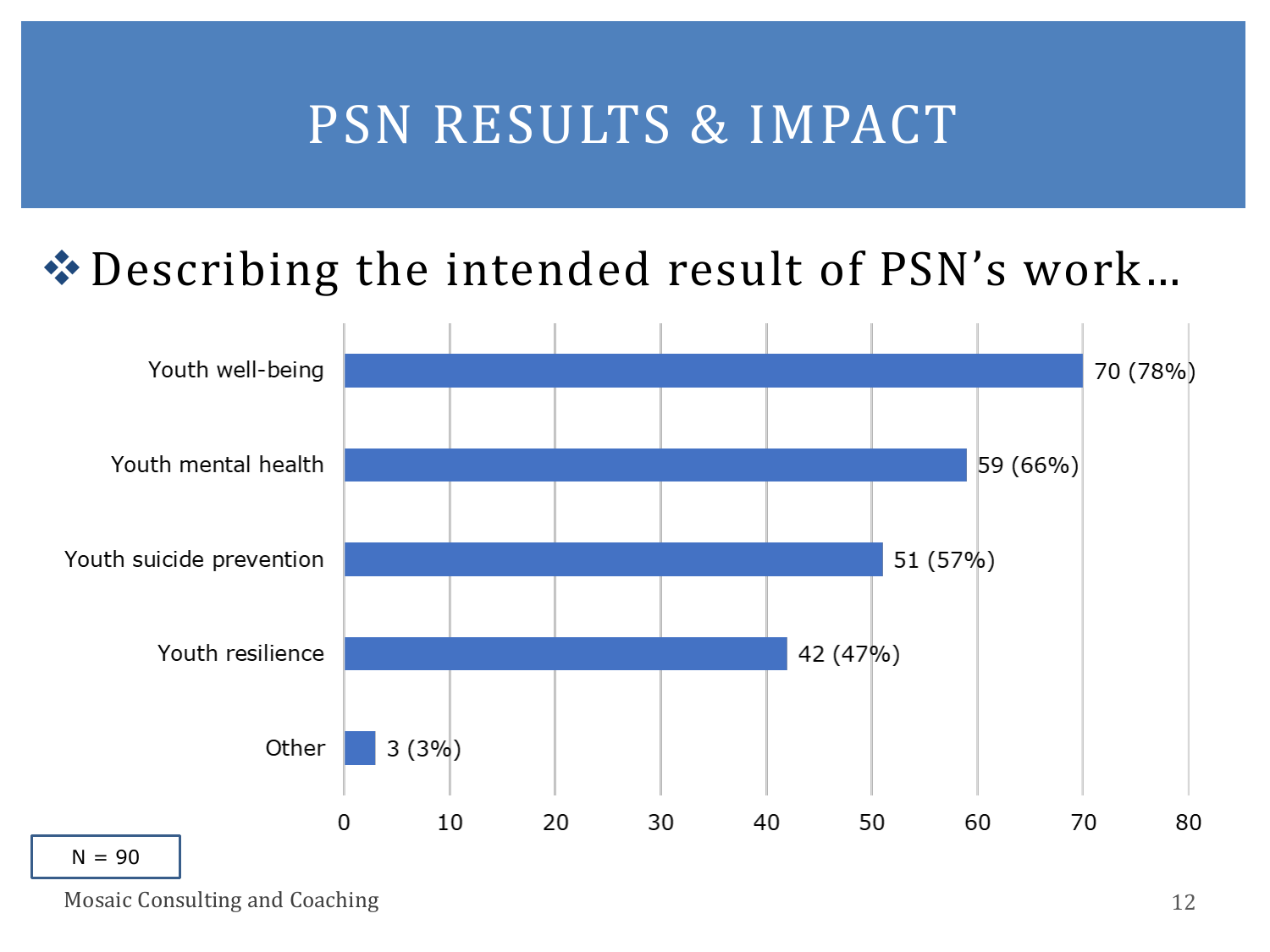

# QUESTIONS?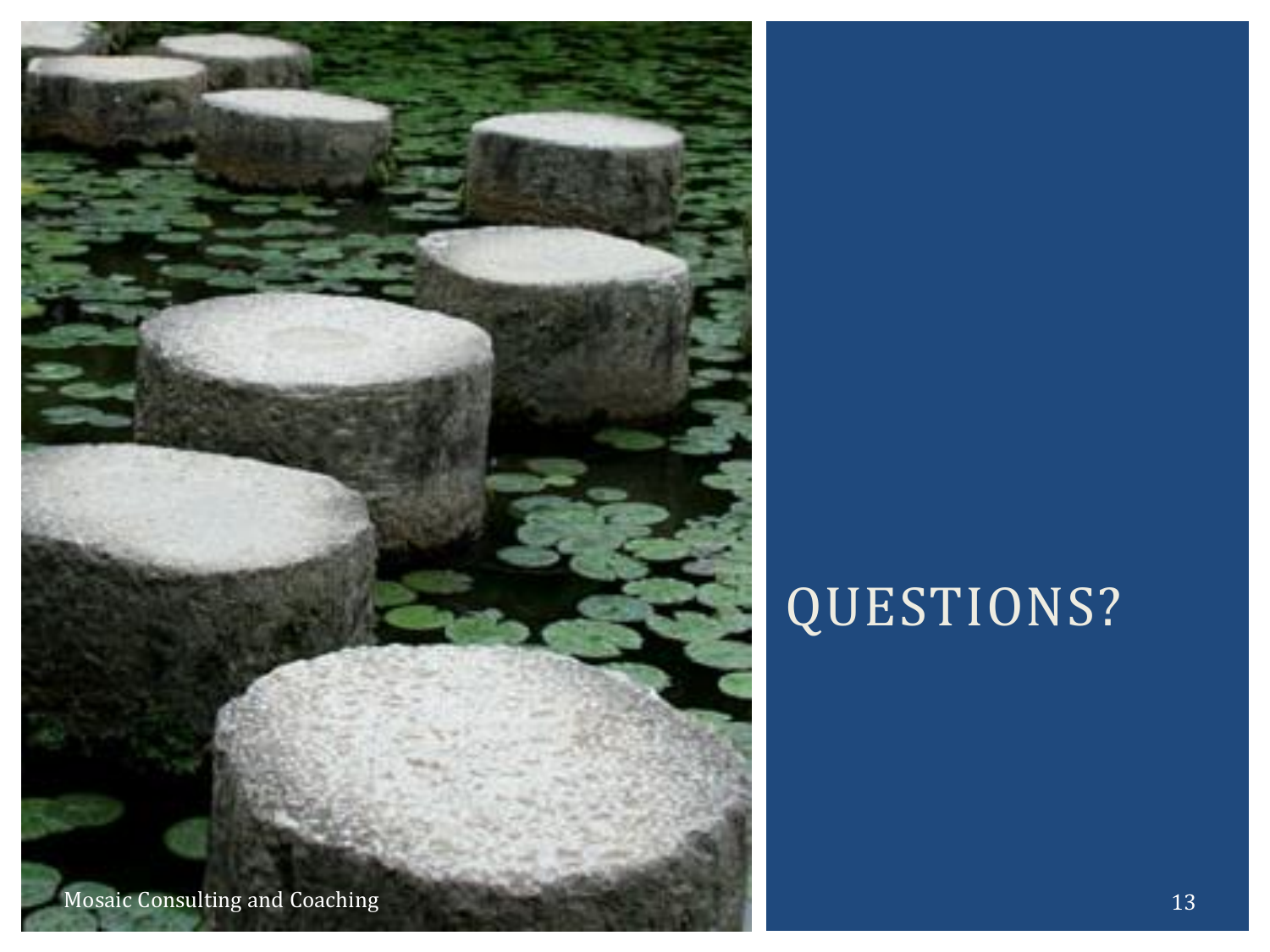#### ❖What does the community look and feel like when PSN is successful in doing its best work?

everyone stigma accepted available educated teachers suicide prevention opportunities suicide teens well-being care engaged making will connect feel healthy WOrking adults **young people Project Safety Net needed informed SChool prevention** Support well youth organizations **COMMUNIty** place **mental health** students **resources** providers help PAUSD **KNOW** prevention strategies PSN action **access** encouraged youth suicides mental health services parents youth families mental health issues services access mental health families youth feel awareness children young Palo Alto programs resilient aware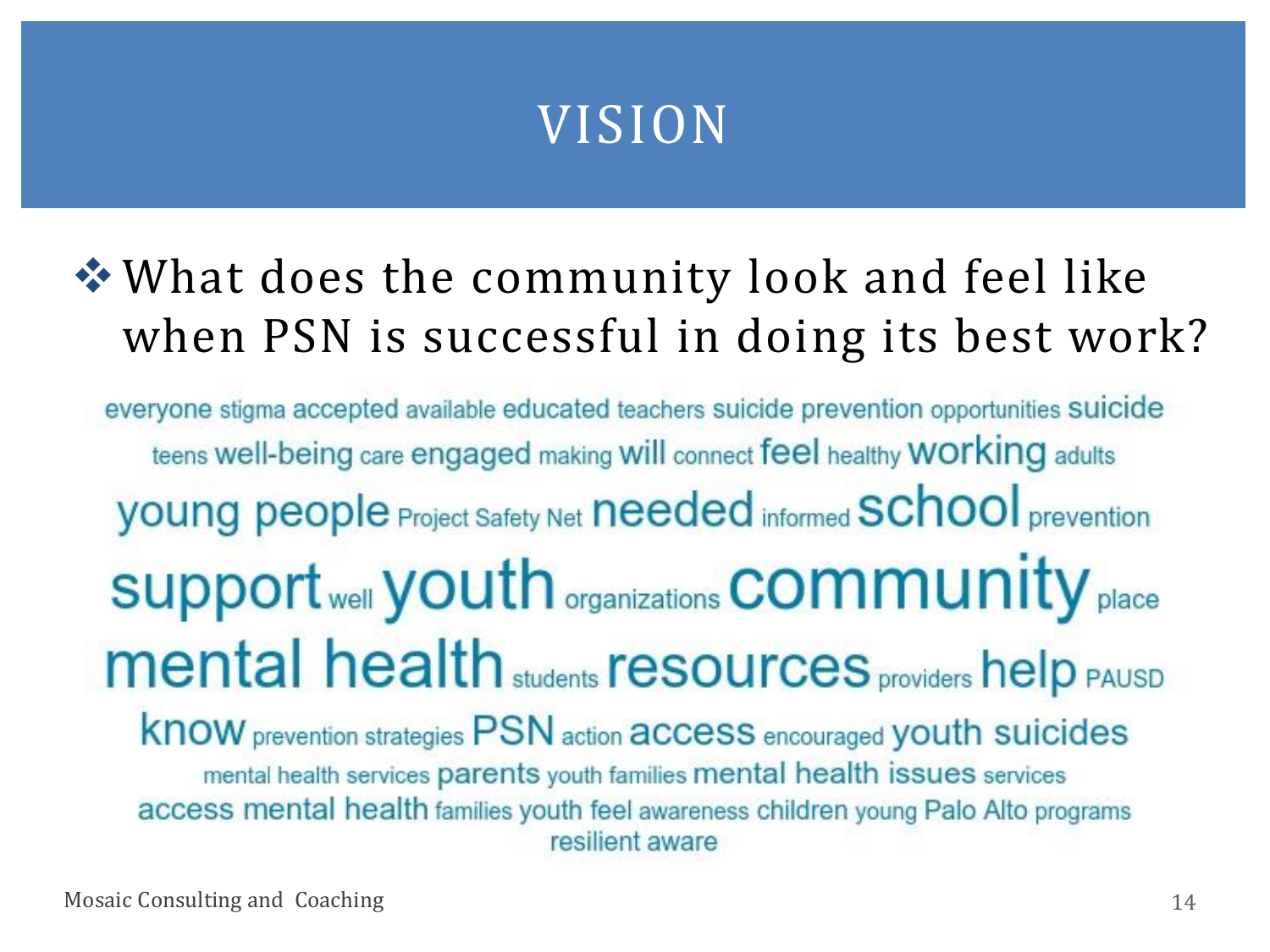- ❖ Overall, the most frequently-identified topics and themes in the open-ended responses were:
	- **Educated community** awareness of and training in best practices, knowledge of community resources
	- ▪**Access to mental health providers** availability of affordable, professional help, with no waiting lists
	- **Reduced stigma** non-judgmental communication about mental health, like any other health issue
	- **Caring community** community-level engagement and investment on behalf of young people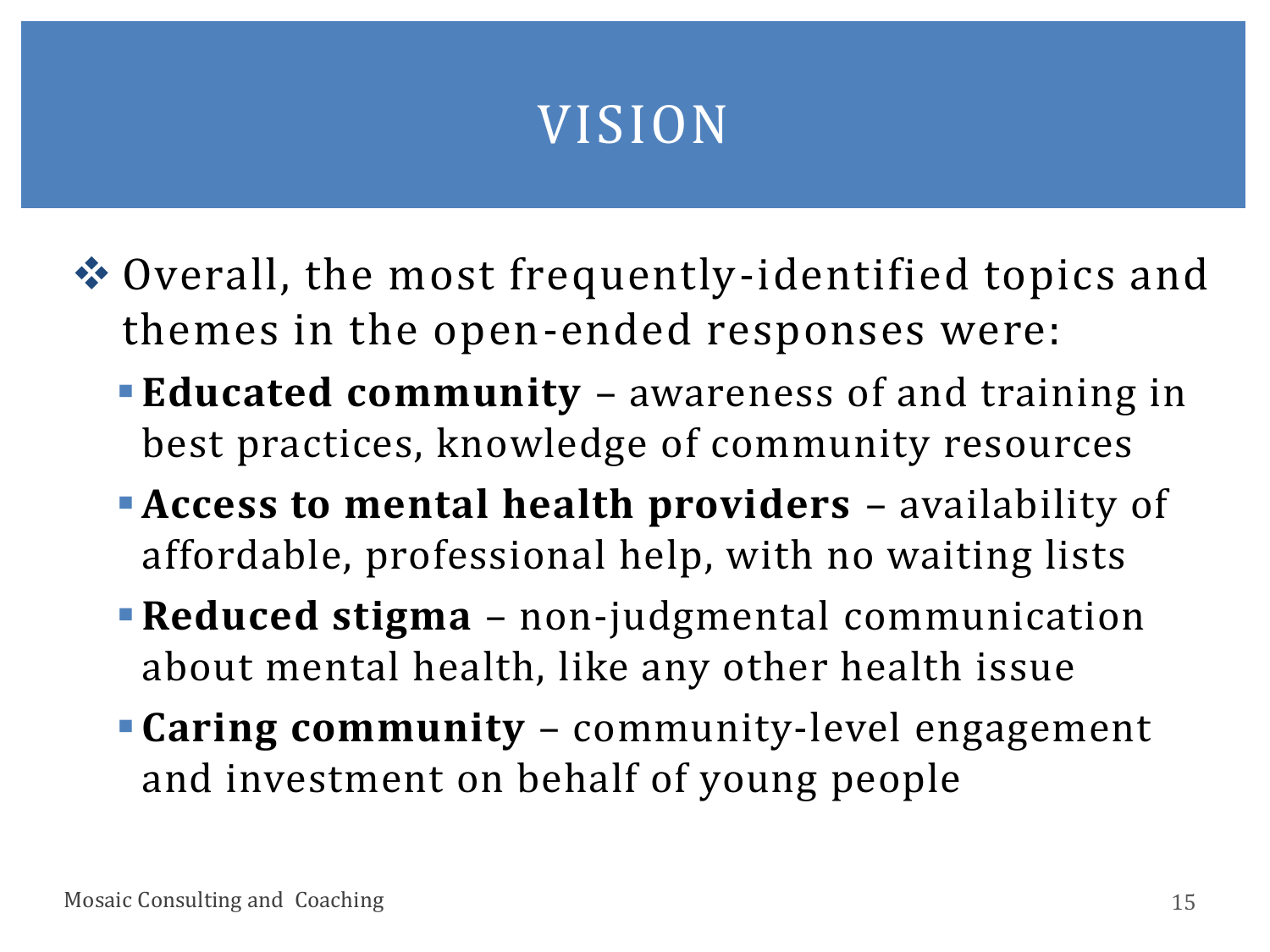- ❖ *Youth responses* clustered around these themes:
	- ▪Everyone feels free from stigma…safe, welcome, and accepted
		- o This includes changing norms around and definitions of success to reduce pressure on youth
	- Community is aware and educated about youth mental health, active in making change to prevent suicide
		- o Result is "no more suicides"
	- ▪Youth are supported by community events and official policy (i.e. real-time experiences/involvement as well as permanent solutions)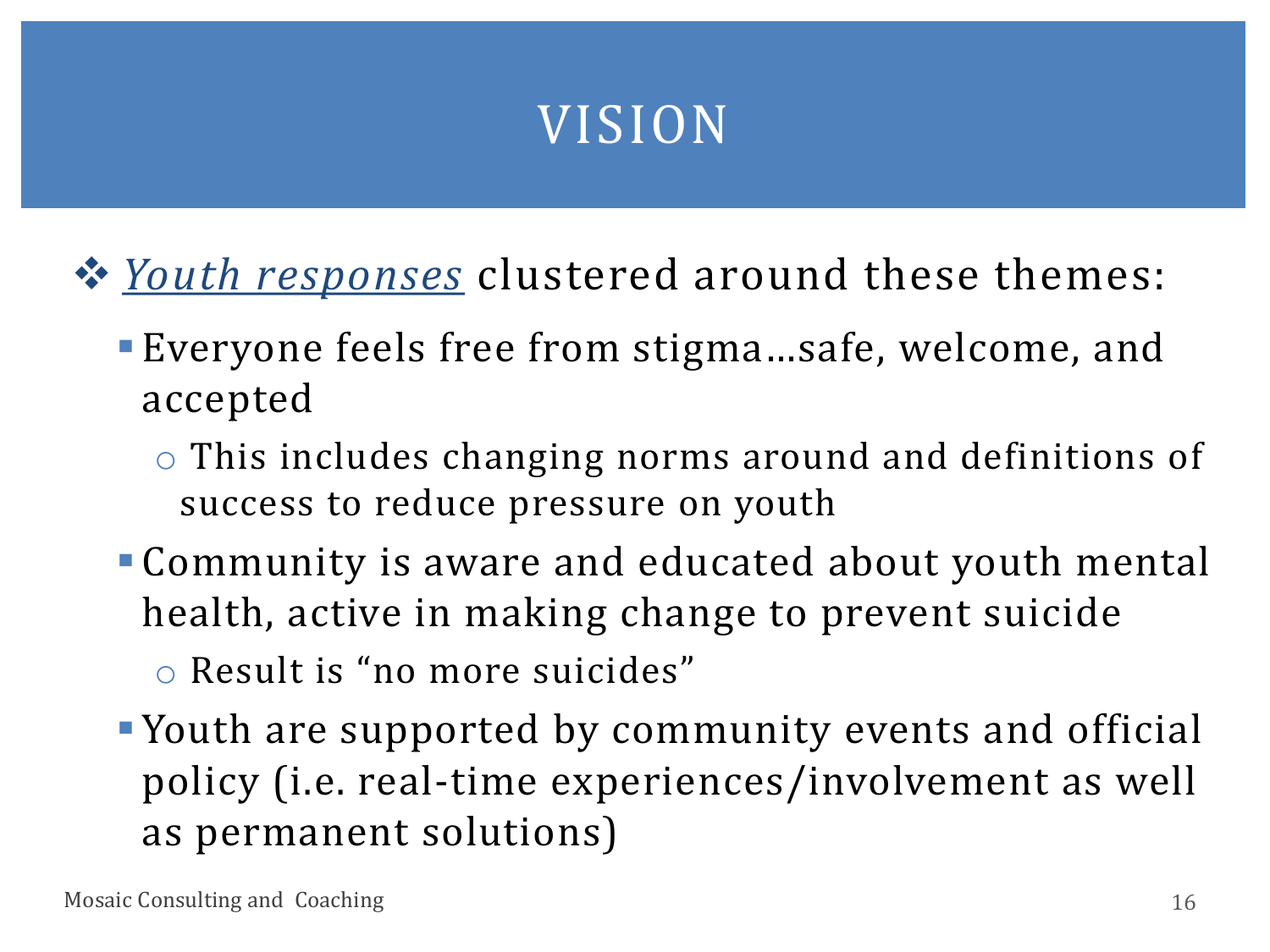❖Examples of big-picture statements as articulated in written responses included:

*Teens feel supported. The community feels a sense of strength. Teens have access to and awareness of resources. Stigmas around mental health challenges are eliminated. Palo Alto is a healthier place for everyone.*

*Youth well-being is prioritized, services are abundant and well utilized, stigma is non-existent, and youth suicides are eradicated.*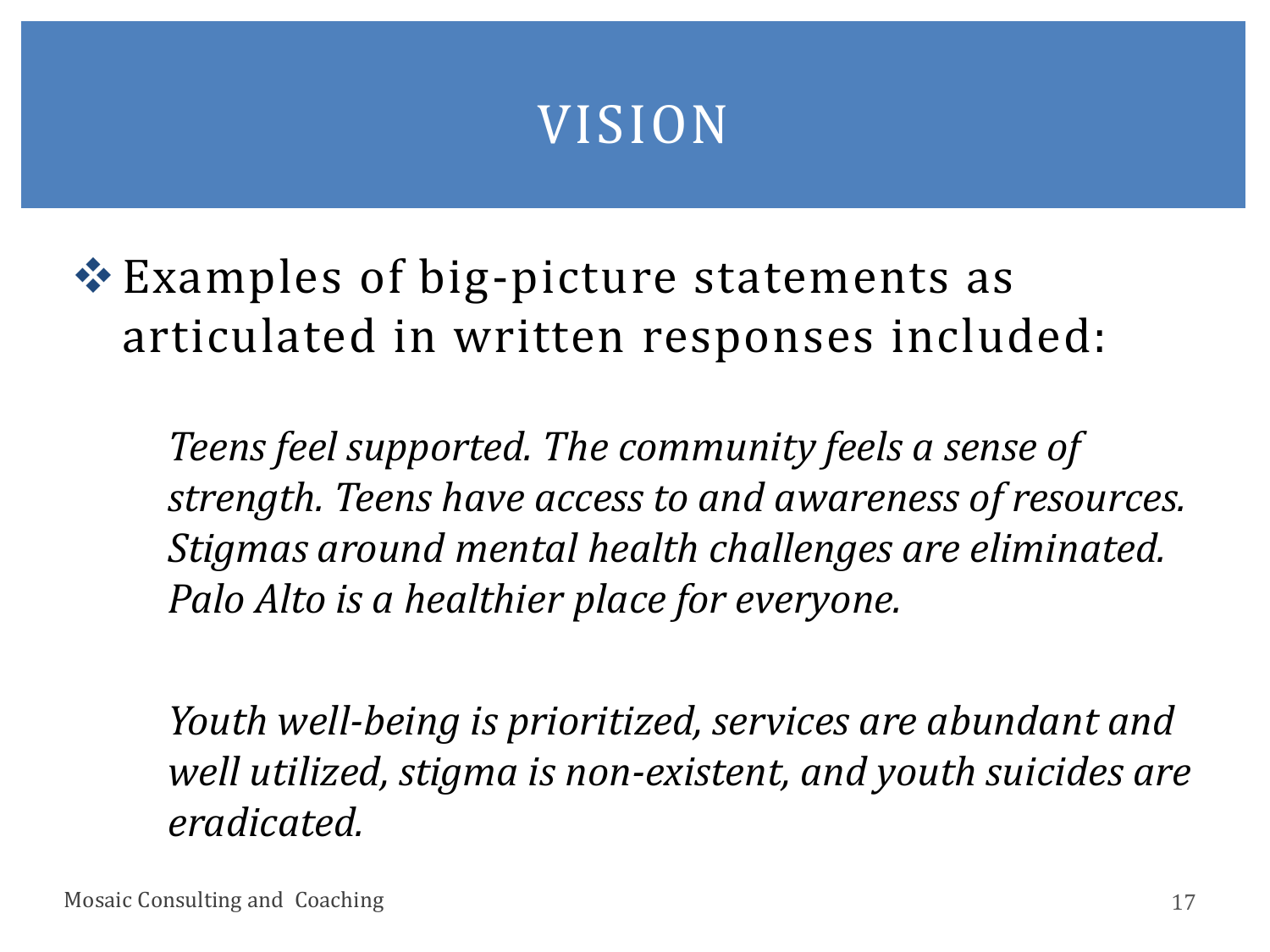### DRAFT MISSION STATEMENTS

#### ❖ All mission statements include three elements:

| <b>Our Cause</b><br><b>Who? Where?</b>                                                  | <b>Our Actions</b><br>What?                                                          | <b>Our Impact</b><br>Why?             |
|-----------------------------------------------------------------------------------------|--------------------------------------------------------------------------------------|---------------------------------------|
| Youth (no age<br>specified)<br>who live, work,<br>study, and/or<br>worship in Palo Alto | Community education, outreach, and training<br>Develops & implements community-based | Youth well-being<br>Youth mental      |
|                                                                                         | mental health plan<br>Collaboration, communication, and coordination                 | health<br>Youth suicide<br>prevention |
|                                                                                         | Develops strategies<br>Serves as a hub                                               |                                       |

Based on survey responses, sample mission statements might include:

- 1. PSN **fosters a community of support and mobilizes resources in Palo Alto for youth suicide prevention, mental health, and well-being** *[See next slide for additional variations.]*
- 2. are **a hub for community collaboration** to support the **mental health and well-being** of **youth who live, work, study, and/or worship in Palo Alto**
- 3. Helping **Palo Alto area youth feel safe, supported, and accepted** through **community-based mental health planning, programs, and policies**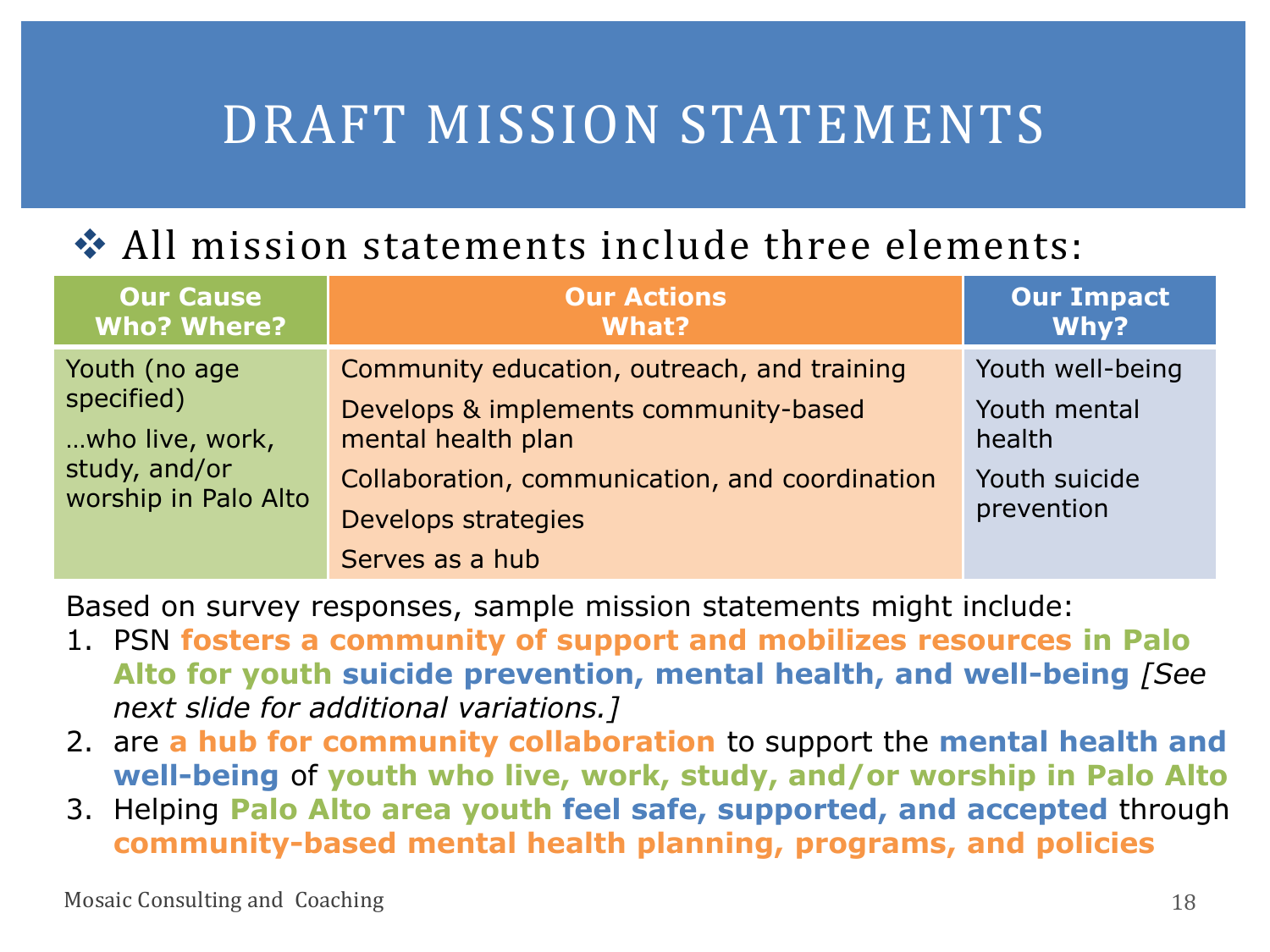#### DRAFT MISSION STATEMENTS

#### ❖ Variations of option 1 offer more detail on *how*:

*PSN fosters a community of support and mobilizes resources in Palo Alto for youth suicide prevention, mental health, and well-being.* We do this through community education, outreach, and training; access to youth mental health care services; and policy advocacy. Our work is facilitated by ongoing collaboration, coordination, and communications; enhanced by evaluation and shared measurement; and built on a backbone of sustainability for collective impact.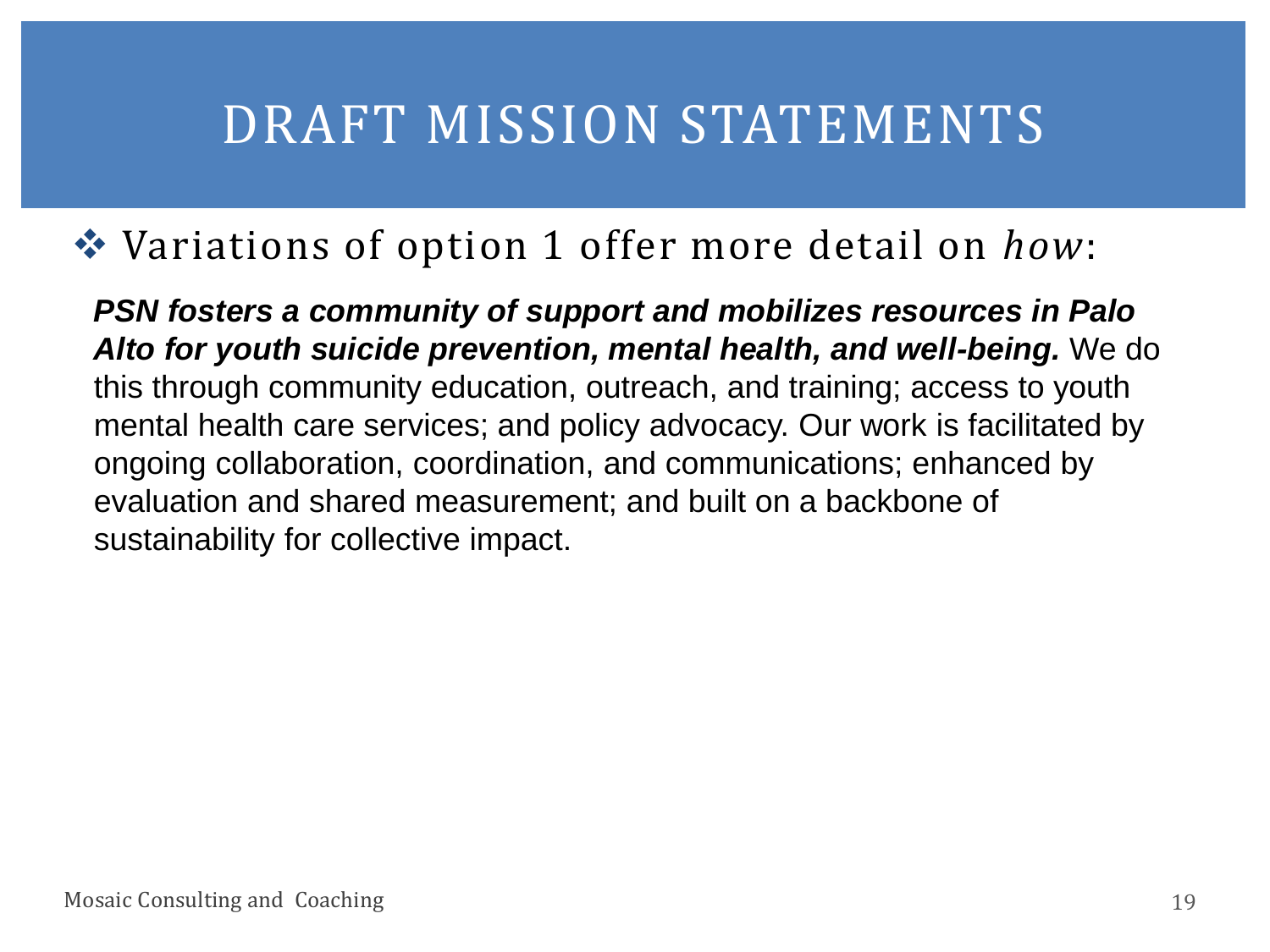# DRAFT MISSION STATEMENTS

#### ❖ Variations of option 1 offer more detail on *how*:

*PSN fosters a community of support and mobilizes resources in Palo Alto for youth suicide prevention, mental health, and well-being.* We do this through:

- *Collaboration, Coordination, and Communications* We serve as a hub for collective planning, action, and learning
- *Community Education, Outreach, and Training* We are a convener and connector, amplifying the work of our organizational partners and other valuable resources
- *Youth Mental Health Care Services* We are a partner to mental health providers in seeking new solutions to access and utilization challenges
- *Policy Advocacy* We participate in public forums as an advocate for youth
- *Evaluation and Shared Measurement* We are working collectively to benchmark and identify measures of success
- Mosaic Consulting and Coaching 20 • *Backbone Support and Sustainability* – We are building our organizational capacity to provide a solid foundation on which to build lasting impact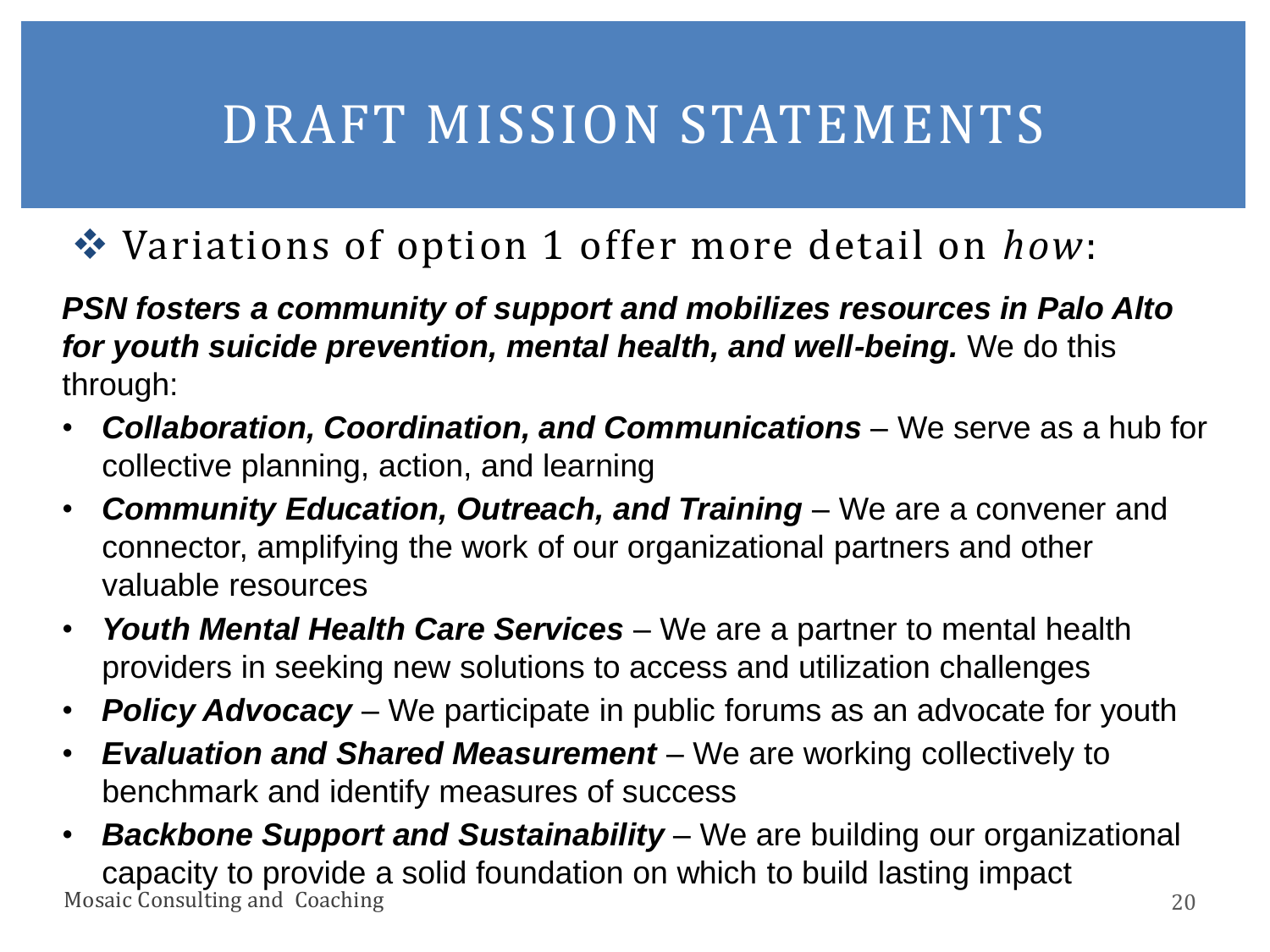### DRAFT VISION STATEMENTS

❖ With vision statements, organizations can be more encompassing, inclusive, and ambitious:

*We envision a community where the well-being of youth and young adults is prioritized; services are abundant, accessible, and well-utilized; stigma is non-existent; and youth suicide is ended.*

*or* 

*We envision a community where youth and young adults feel safe, supported, and accepted. Youth mental health and wellbeing is prioritized, and stigma is non-existent. Young people are empowered to seek the help they need, and services are abundant, accessible, and well-utilized. Youth are involved, in partnership with the whole community, in advocating for their well-being and that of their peers. Youth suicide is ended.*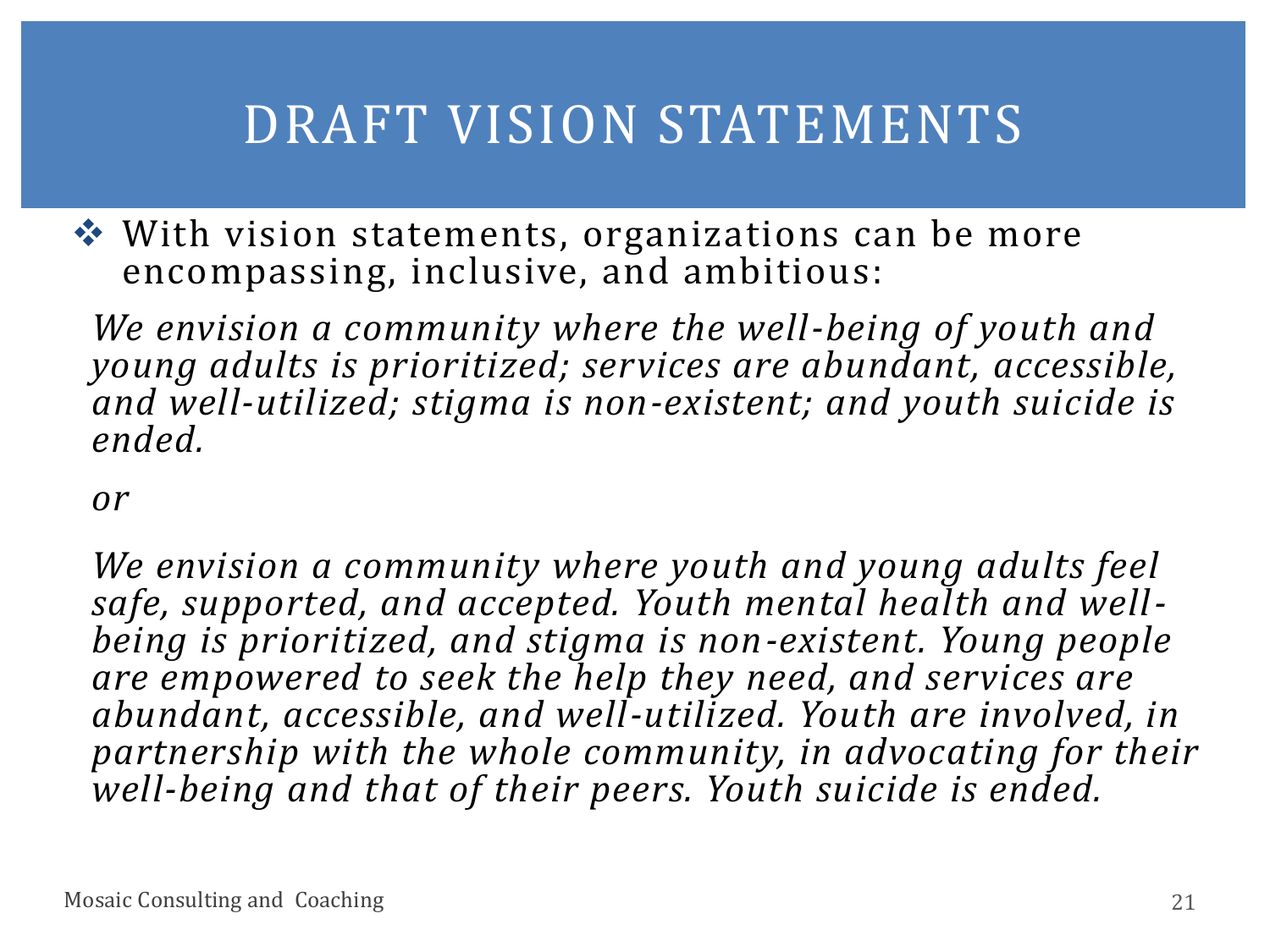#### MISSION AND VISION TOGETHER

#### ❖ Examples for consideration:

**Mission:** PSN fosters a community of support and mobilizes resources in Palo Alto for youth suicide prevention, mental health, and well-being.

**Vision:** We envision a community where youth and young adults feel safe, supported, and accepted. Youth mental health and well-being is prioritized, and stigma is nonexistent. Young people are empowered to seek the help they need, and services are abundant, accessible, and wellutilized. Youth are involved, in partnership with the whole community, in advocating for their well-being and that of their peers. Youth suicide is ended.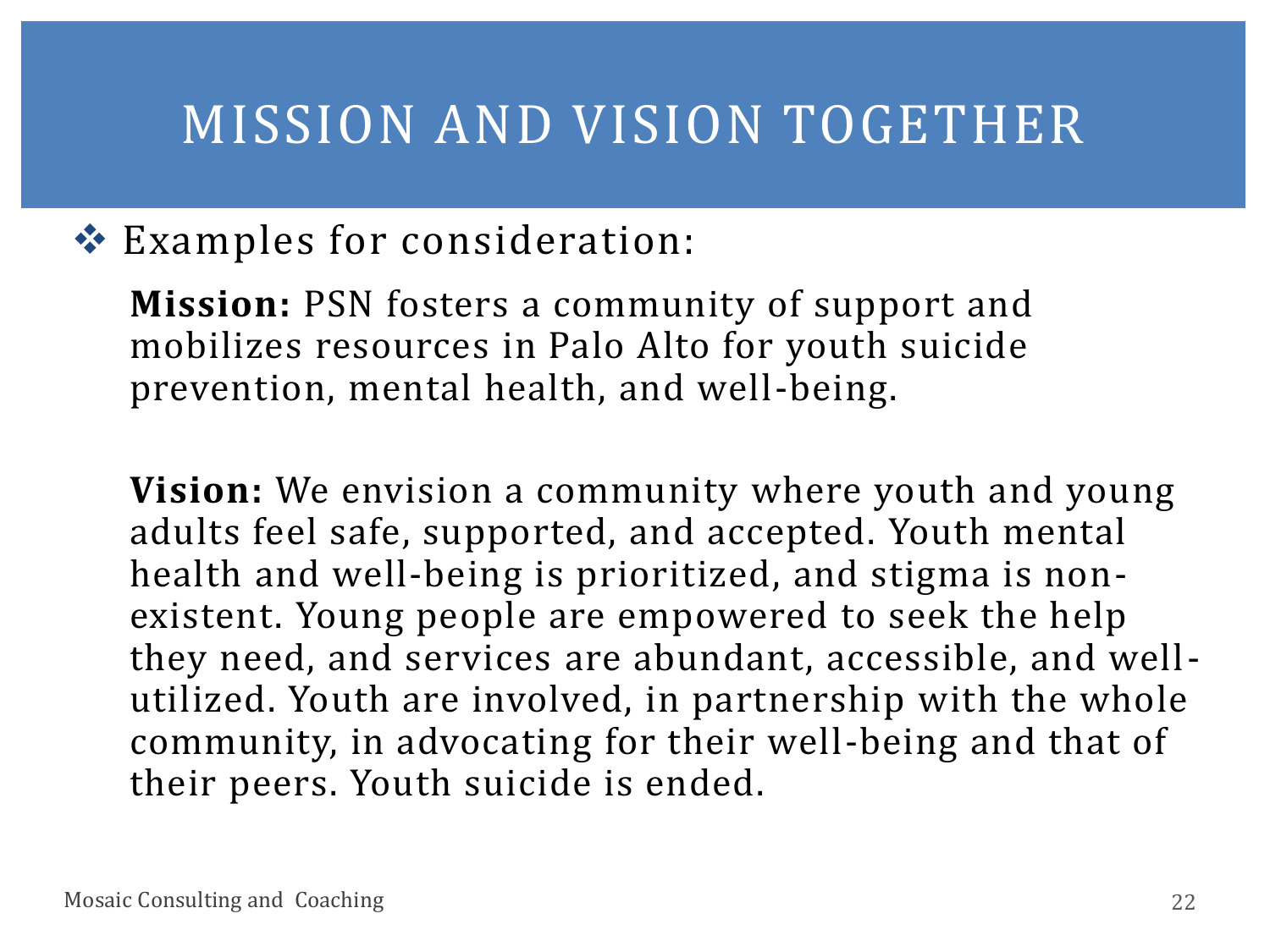### MISSION AND VISION TOGETHER

#### ❖ Examples for consideration:

**Mission:** PSN fosters a community of support and mobilizes resources in Palo Alto for youth suicide prevention, mental health, and well-being. We do this through community education, outreach, and training; access to youth mental health care services; and policy advocacy. Our work is facilitated by ongoing collaboration, coordination, and communications; enhanced by evaluation and shared measurement; and built on a backbone of sustainability for collective impact.

**Vision:** We envision a community where the well-being of youth and young adults is prioritized; services are abundant, accessible, and well-utilized; stigma is nonexistent; and youth suicide is ended.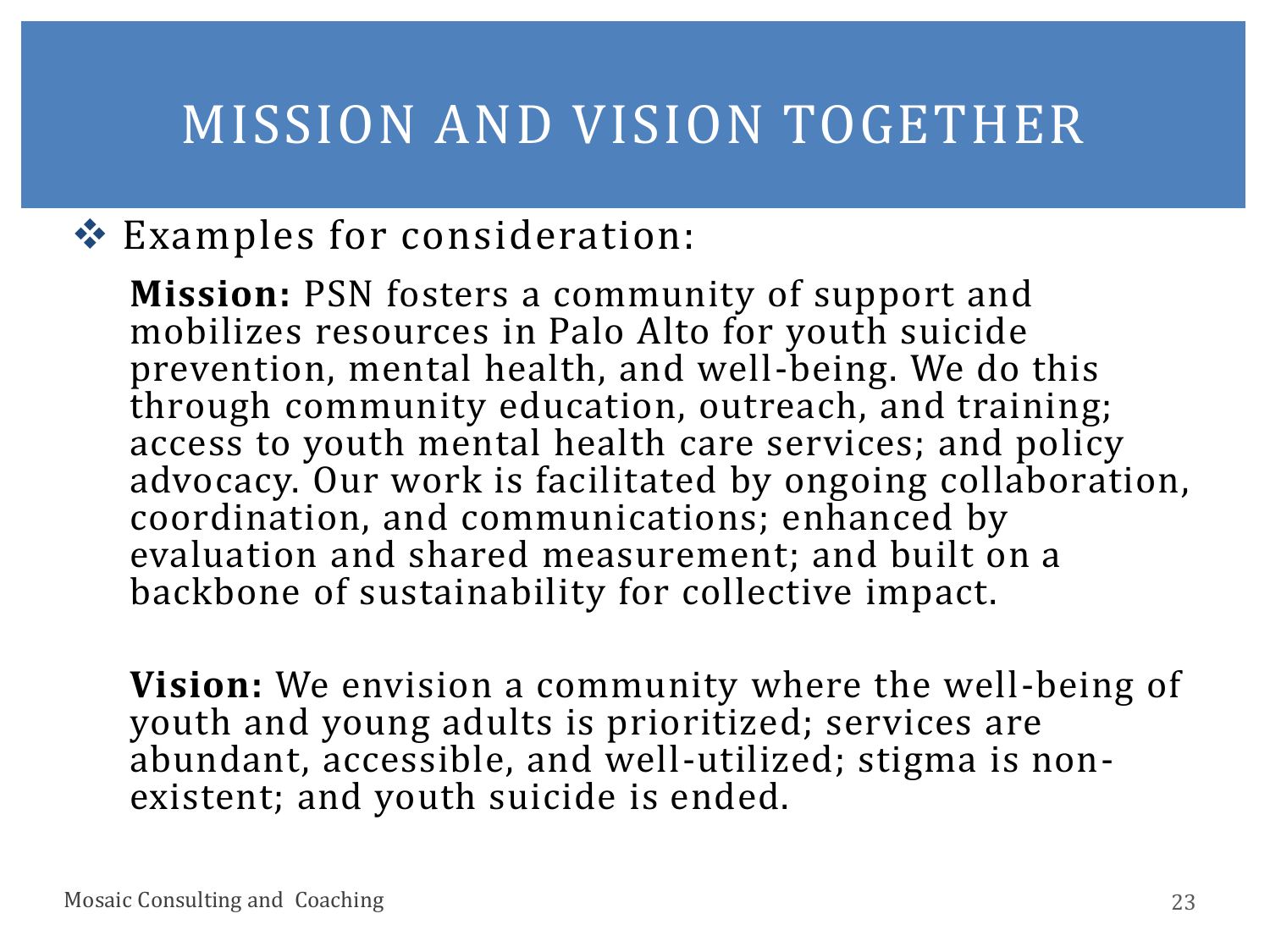

# QUESTIONS?